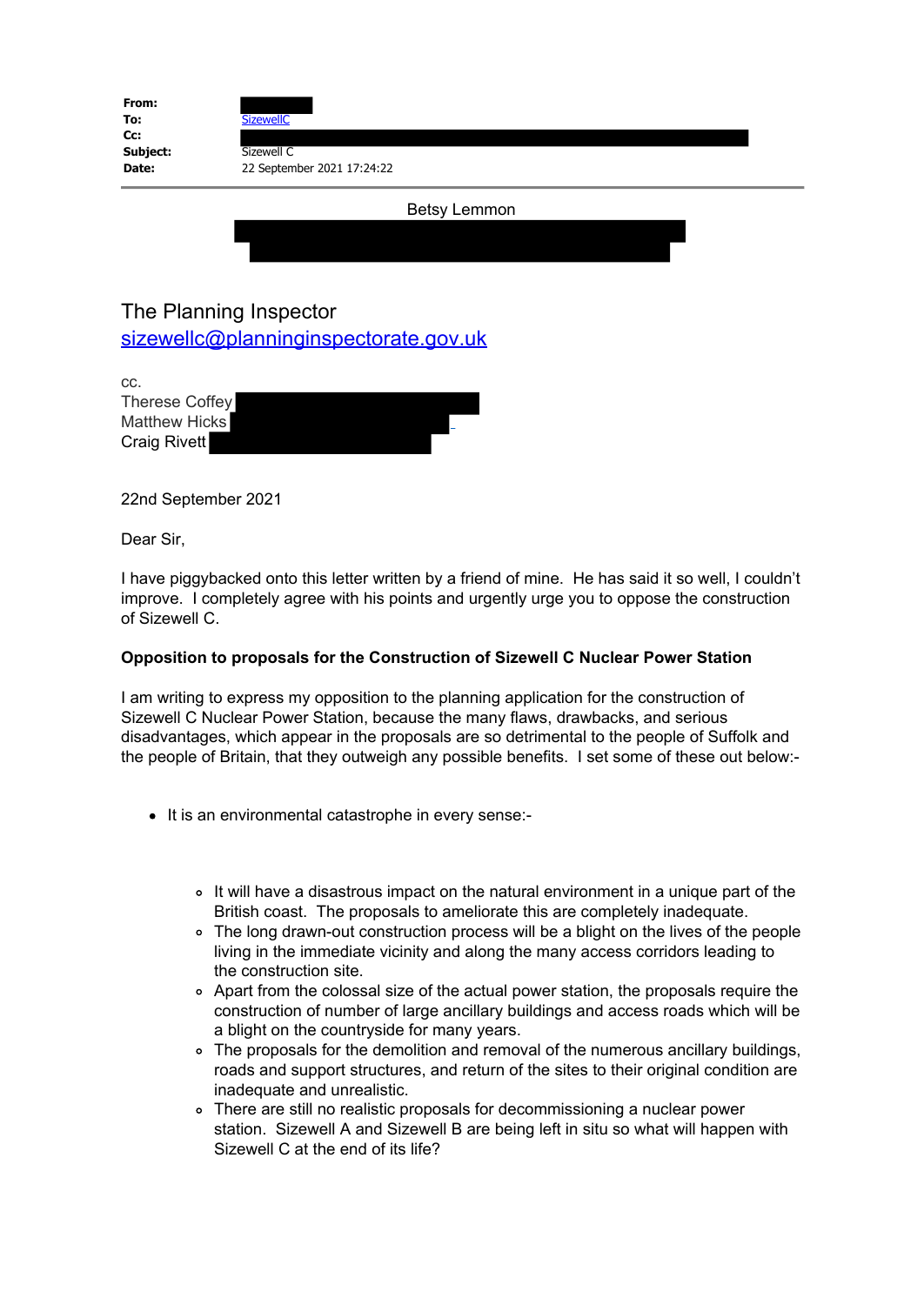- The construction process will consume huge quantities of potable water competing with the needs of the general public and with the needs of agriculture. This will be detrimental to the economy of the county and to individual quality of life. The proposed diesel powered desalination plant lacks capacity and is polluting. It is not clear from the published information whether the demand for potable water will continue when the power station is operational.
- The consequences of anything going wrong are disastrous:
	- Three Mile Island, Chernobyl and Fukushima have shown how easy it is for a disaster to occur and the huge cost to the environment and danger to human and animal life.
	- Sizewell A and Sizewell B are extremely close to an unstable coastline at a time when it is known that sea levels are rising. It is foolish to construct another similar power station in the same place.
- It is badly conceived and not necessary:-
	- Research by independent and respected organisations like Good Energy and National Grid show that Britain's foreseeable energy requirements and commitments to decarbonisation can be met without the construction of a new nuclear power station.
	- Large nuclear power stations are not a credible way forward at the present time because:-
		- Based on the experience of last 60 years and a proper examination of the costs, nuclear energy has proved to be more expensive than any other form of energy generation.
		- Predictions made by the industry and EDF in particular, are over optimistic and inaccurate.
		- By committing to a costly and rigid project of this nature, Britain restricts its ability to conceive and adopt a flexible energy policy that is 'fit for purpose' in the 21st century.
- It is not environmentally friendly or 'green':
	- if looked at in the whole, the environmental benefits are overstated particularly if account is taken of the long-term environmental damage caused by ionising radiation, and the cost and technical difficulty of de-commissioning a large nuclear power station.
	- The carbon cost of construction is enormous.
- It is not British:-
	- Britain needs to have ownership of the intellectual property and the physical assets of vital infrastructure in order to properly protect British interests.
	- A large proportion of the workforce will not be British and the opportunity for Britain to develop its own expertise in this field will be lost
	- Because the profits will go to a foreign company and the workforce will largely be based abroad, it will not provide sufficient long term benefit for the British economy.